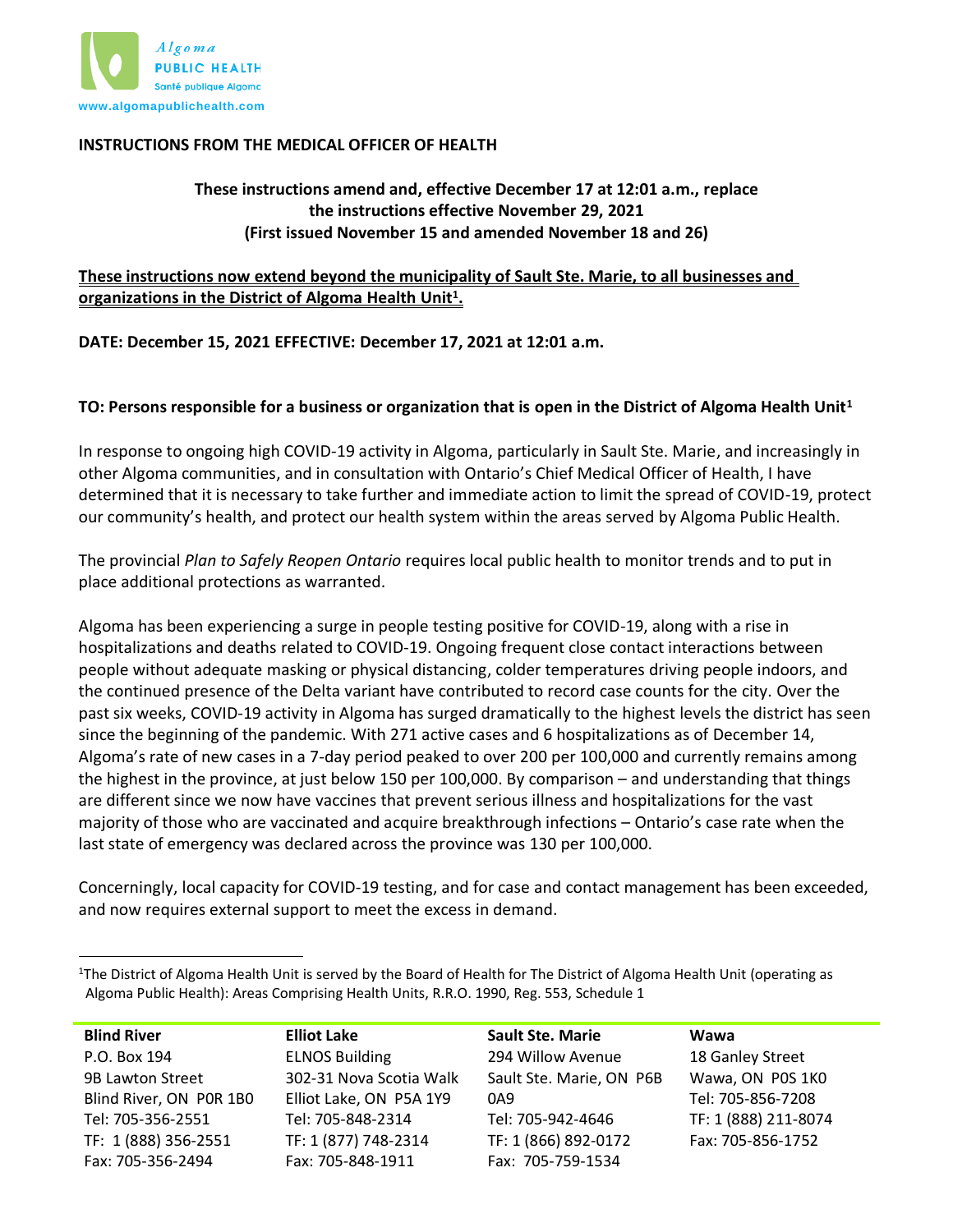To date, although the surge has been primarily located in Sault Ste. Marie with over 80% of cases in the past 7 days occurring within the city, other Algoma communities have observed increasing exposures, cases and outbreaks. Notably, presence of the Omicron variant of concern is now strongly suspected and presumed to be present in the Algoma district and Omicron-related exposures have impacted several communities, due to not only international, but domestic and local travel. Transmission continues to be fueled by unmasked, close contact interactions throughout the community in workplaces, schools, social settings, sport and recreational settings, health care settings, and within vulnerable populations.

The goals of the pandemic response have always been two-fold: to minimize serious illness and death, and to limit disruption to society and preserve health care capacity. At this point in time, over 76% of Algoma's total population is immunized with 2 doses and has protection against severe disease from COVID-19. Over 28,000 Algoma residents have not yet received at least two doses, however. To protect those most vulnerable in our community, and to prevent the present surge of cases from overwhelming local health services, these temporary mandatory measures target high risk close contact activities and strengthen protections in all settings, without the use of more disruptive actions, such as the broad closure of businesses.

My instructions set out below:

- **1.** Reinforce the critical importance of public health measures to prevent COVID-19 transmission. (PART A)
- **2.** Strengthen masking and physical distancing requirements in businesses and workplaces; reinstate recent provincial changes lifting capacity limits and physical distancing requirements in the Step 3 Rules; and reinstate lower limits for social gatherings and organized public events. (PART B)
- **3.** Strengthen masking requirements at organized public events. (PART C)

I am implementing these protections, effective Friday, December 17, 2021, at 12:01 a.m.

I issue these instructions following consultation with and strong support from Ontario's Chief Medical Officer of Health, Dr. Kieran Moore, who recognizes the need for urgent and exceptional public health measures to protect all those who reside and are otherwise present in Sault Ste Marie, in the remaining areas served by Algoma Public Health, and across the province.

Ontario's *Reopening Ontario (A Flexible Response to COVID-19) Act, 2020* (**ROA**) and *Emergency Management and Civil Protection Act* (**EMCPA**) require all persons responsible for a business or organization that is open to operate in compliance with the instructions of public health officials. That includes these instructions issued by me, rendered **mandatory** by sections 2(2) and (2.1), Schedules 1 and 4 of O. Reg. 364/20 as amended (**Step 3 Rules**), issued under the ROA.

These instructions will be enforced by public health officials and by provincial offences officers under one or more of the *Health Protection and Promotion Act* (sections 100, 101 and 102), ROA (sections 9, 9.1, 10 and 10.1) and/or EMCPA (sections 7.0.5 and 7.0.11). **Failure to comply with these instructions is an offence.**  Among the enforcement actions that may be taken, you may be charged, and penalties imposed including significant fines, imprisonment and/or closure of premises.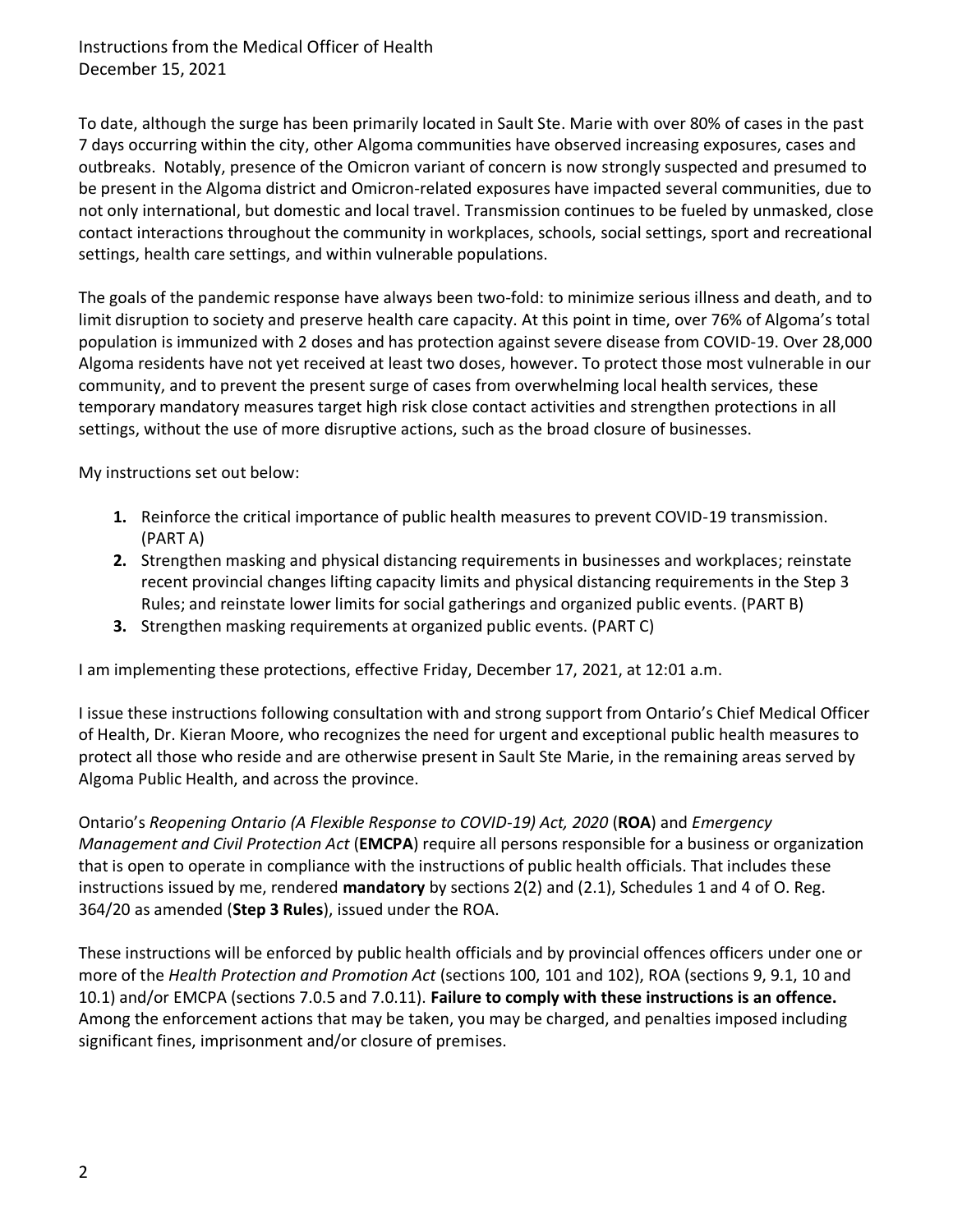A failure to comply with regulations issued under the ROA is an offence punishable by set fines of \$750 for individuals and \$1,000 for corporations under Part I of the *Provincial Offences Act* (**POA**). Maximum penalties for this offence if prosecuted under Part III of the POA include: for individuals, a fine of up to \$100,000 and imprisonment for not more than one year; for an individual who is an officer or director of a corporation, a fine of up to \$500,000 and imprisonment for not more than one year; and for a corporation, a fine of up to \$10,000,000. A person is guilty of a separate offence on each day that the offence occurs or continues.

APH will closely monitor indicators of COVID-19 transmission and local public health and health care capacity to determine how long these instructions will remain in place and what next steps are required. At this time, it is reasonable to expect that this letter of instruction will remain in effect for a period of 28 days from today (December 15, 2021). In consultation with the Office of the Chief Medical Officer of Health and local stakeholders, I will monitor local, regional and provincial developments closely, and accordingly amend these instructions where required, and rescind them as soon as I determine they are no longer necessary.

## **These instructions remain in effect until amended or rescinded by me.**

## **PLEASE FOLLOW ALL INSTRUCTIONS CLOSELY**

## **PART A – GENERAL**

- **1.** Subsection 2(1) of Schedule 1, O. Reg. 364/20 issued under the ROA requires, among other things, that the person responsible for a business or organization that is open shall ensure that the business or organization operates in accordance with all applicable laws,including the *Occupational Health and Safety Act* and the regulations made under it.
- **2.** Subsection 2(2) imposes the further legal requirement that the person responsible for a business or organization that is open must operate the business or organization in compliance with the instructions of public health officials. That includes these, and any other, instructions issued by me under the ROA.
- **3.** Where these instructions impose one or more additional requirements not set out in O.Reg. 364/20 as amended (Ontario's Step 3 Rules) or the ROA, the requirement or requirements under these instructions must also be followed by persons responsible for a business ororganization (i.e., establishment) that is open.

## **PART B – REINSTATING CAPACITY LIMITS AND PHYSICAL DISTANCING REQUIREMENTS**

- **4.** Beginning October 9, 2021, capacity limits and physical distancing requirements for some establishments were lifted by provincial changes to O. Reg. 364/[2](#page-3-0)0.<sup>2</sup> Those changes are reversed and the former requirements reinstated by these instructions, asset out in paragraphs 5) to 19) below.
- **5. General capacity limits and physical distancing requirements.** [Section 3 of Schedule 1, O. Reg. 364/20]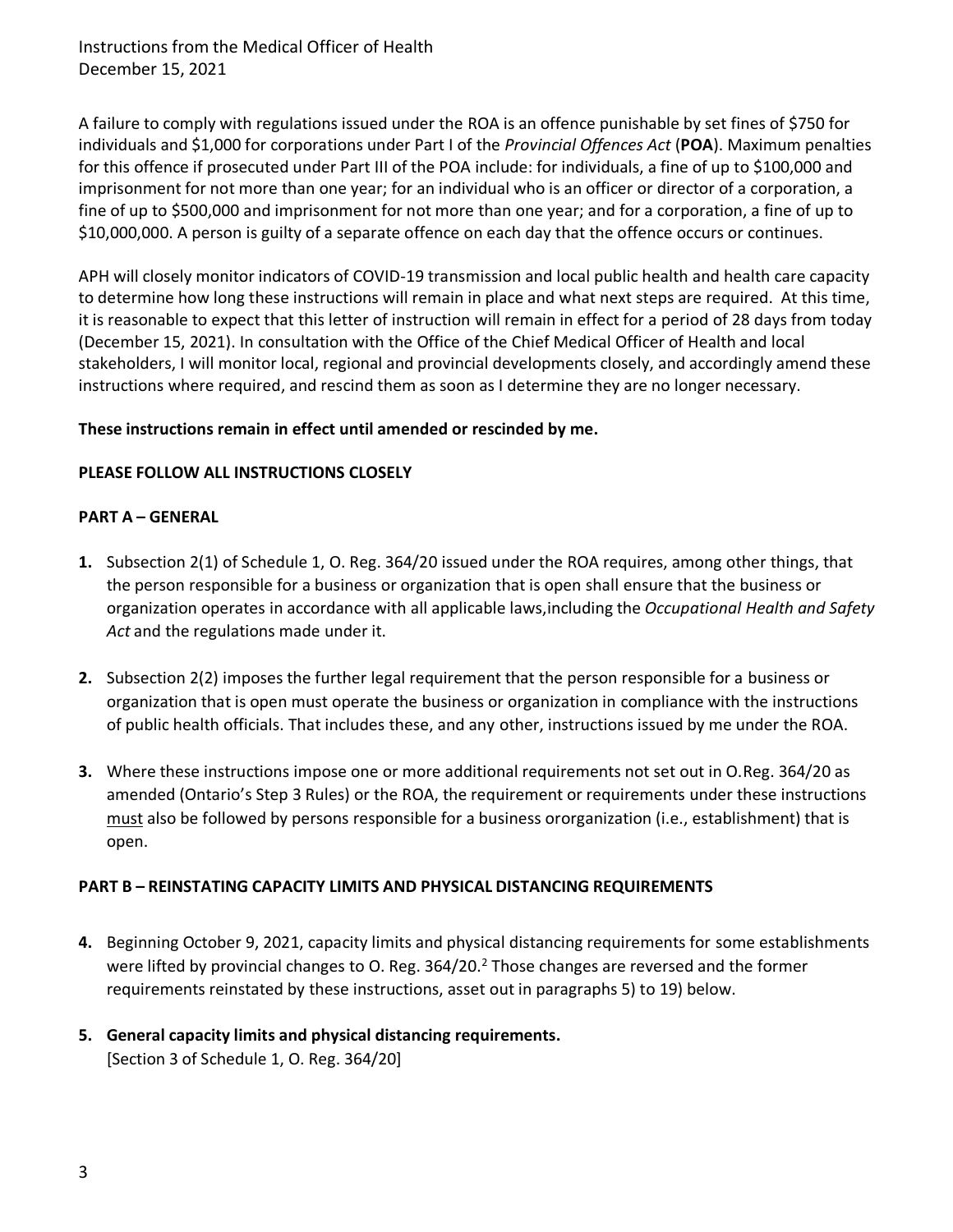In addition to the current requirements of O. Reg. 364/20:

- *a.* The general capacity limit established by subsection 3(1) of Schedule 1, O. Reg.364/20 applies to all establishments identified in paragraphs 6) to 18) below, subject to the qualifications of subsection 3(5) and (6) of Schedule 1, O. Reg. 364/20 and any specific capacity limits set out below.
- *b.* Co-workers present in the same work and/or meeting space (i.e., not in an office not shared with another person(s) and where no other person(s) is otherwise present) must remain masked even where able maintain a physical distance from all other persons in the space, unless separated from every other person by plexiglass or some other impermeable barrier.
- *c.* Persons responsible for a business or organization that is open are reminded of the need for robust compliance with the following requirements of Schedule 1 of O. Reg. 364/20:
	- I. Subsection 2(5.1): In summary, requiring that workers who remove their masks to consume food and/or drink must be separated from every other person by a distance of two metres or by plexiglass or some other impermeable barrier.
	- II. Subsection 2(7): In summary, requiring that workers providing services who are required to come within two metres of another person who is not masked while indoors or separated by plexiglass or some other impermeable barrier, wear appropriate PPE (personal protective equipment) that protects the worker's eyes, nose and mouth.

### **6. Meeting and event spaces, including conference centres or convention centres.**

[Section 4 of Schedule 1, O. Reg. 364/20]

In addition to the current requirements of the O. Reg. 364/20:

*a.* The total number of members of the public permitted to be in an indoor portion of the rentable meeting or event space at any one time must be limited to the number that can maintain a physical distance of at least two metres from every other person in the indoor portion of the rentable meeting or event space and in any event may not exceed 50 per cent capacity, as arrived by taking 50 per cent of the capacity of every room in the rentable meeting or event space, as determined in accordance with subsection 3(3) of Schedule 1, O. Reg. 364/20, and totaling the result, or 10,000 persons, whichever is less.

<span id="page-3-0"></span><sup>2</sup> O. Reg. 364/20 as amended by O. Regs. 698/21, 727/21 and 732/21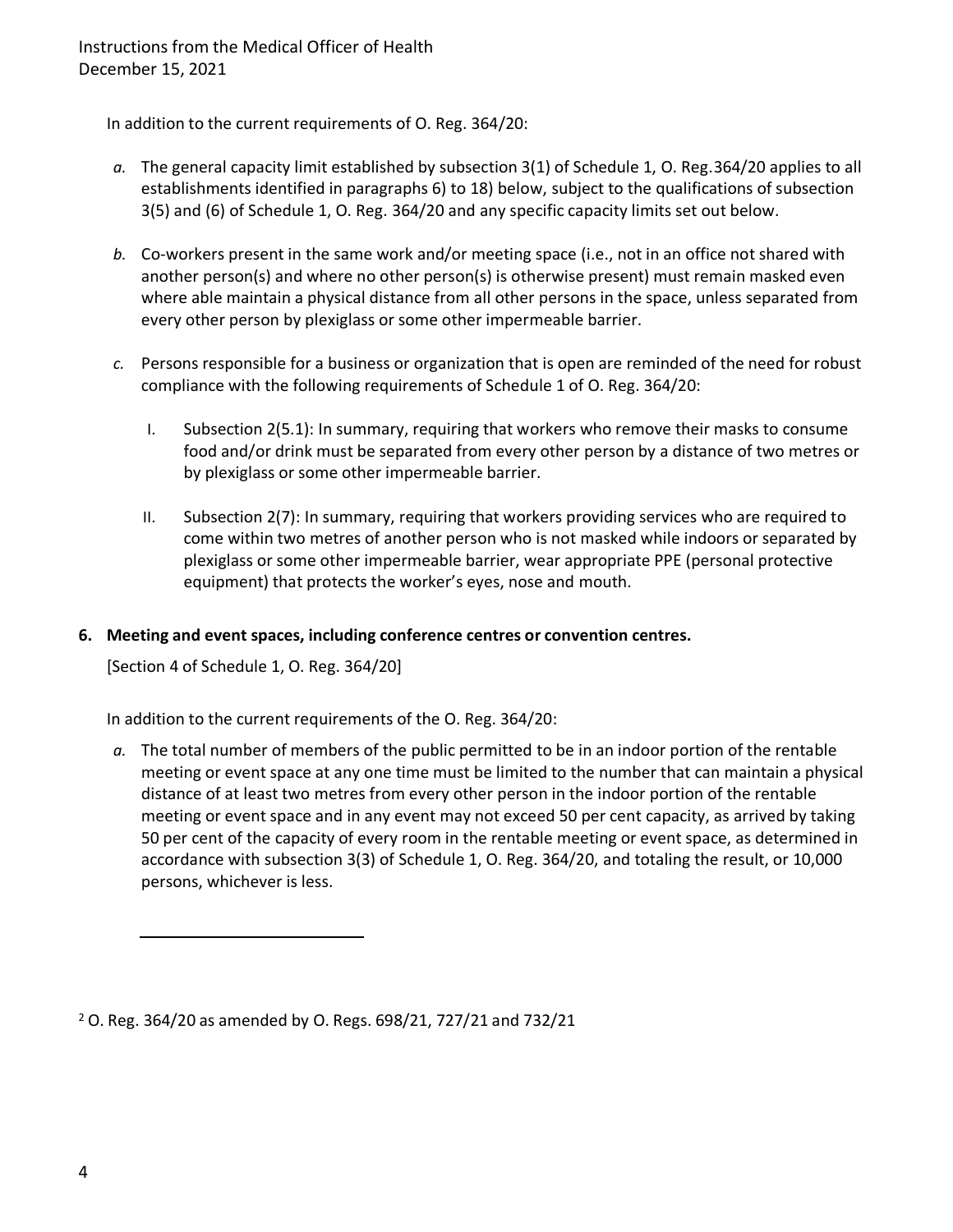- *b.* The number of members of the public permitted to be in a particular room in the indoor portion of the rentable meeting or event space at any one time must be limited to the number that can maintain a physical distance of at least two metres from every other person in the room and in any event may not exceed 50 per cent capacity of the room in the rentable meeting or event space, as determined in accordance with subsection 3(3) of Schedule 1, O. Reg. 364/20, and the total capacity for the particular room cannot be added to increase the total capacity of the indoor portion of the rentable meeting or event space permitted under paragraph a. above.
- *c.* The total number of members of the public permitted to be in an outdoor portion of the rentable meeting or event space at any one time may not exceed the least of the following:
	- I. 75 per cent capacity, as determined in accordance with section 3.0.1 of Schedule 1, O. Reg. 364/20.
	- II. 30,000 persons, in the case of a seated meeting or event.
	- III. 15,000 persons, in the case of an unseated meeting or event.
- *d.* The person responsible for the establishment must post a sign in a conspicuous location visible to the public that states the capacity limits under which the establishment is permitted to operate.
- *e.* The rented space must be configured so that patrons seated at different tablesare separated by,
	- I. a distance of at least two metres, or
	- II. plexiglass or some other impermeable barrier.
- *f.* Paragraphs a., b., c. and e. above, and paragraphs i. and j. below, do not apply if the business or place is rented out,
	- I. for a day camp or overnight camp for children described in section 19 of Schedule 2, O. Reg. 364/20;
	- II. to a provider of child care within the meaning of the *Child Care andEarly Years Act, 2014*;
	- III. for the purpose of the provision of social services;
	- IV. for the purpose of delivering or supporting the delivery of court services;
	- V. for operations by or on behalf of a government; or
	- VI. for the purpose of delivering or supporting the delivery of government services.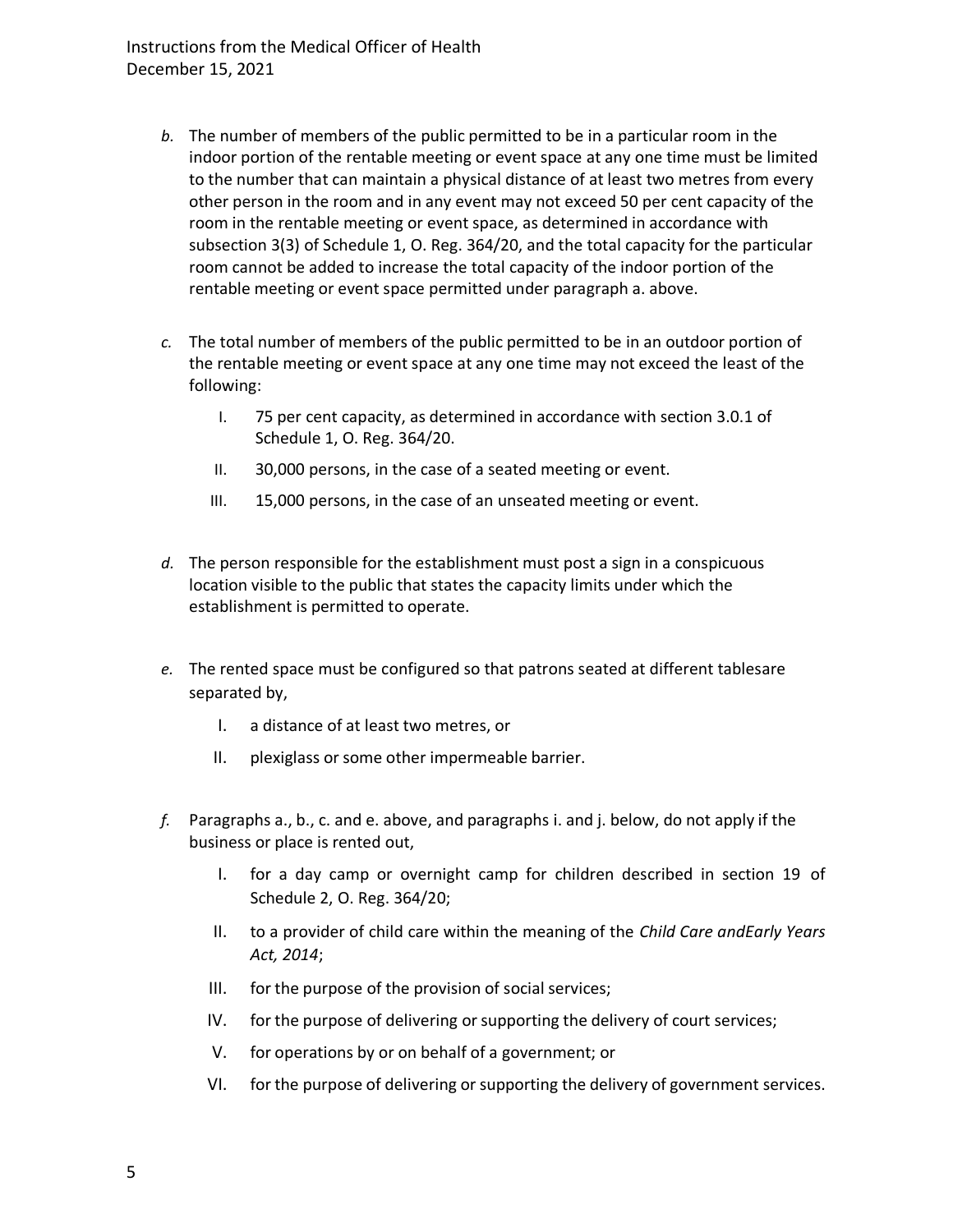- *g.* Paragraphs a. and b. above, and paragraphs h. and i. below, do not apply if the business or place is rented out to participants in:
	- I. a sports league or association identified in Column 2 of the Tables below that is associated with the sport identified in Column 3 of the Tables below; or
	- II. a national or international single sport event hosted by a national sport organization that is either funded by Sport Canada or recognized by the Canadian Olympic Committee or the Canadian Paralympic Committee.
- *h.* No organized public event or social gathering held at the business or place shall include:
	- I. More than 10 people if the event or gathering is held indoors; or
	- II. More than 25 people if the event is held outdoors.

An indoor event or gathering cannot be combined with an outdoor event or gathering so as to increase the limit on the number of people at the event or gathering.

- *i.* Paragraph h. above does not apply with respect to:
	- I. A gathering of members of a single household;
	- II. A gathering that includes members of a household and one other person from another household who lives alone; or
	- III. A gathering that includes persons described in clause i. or ii. above, and a caregiver for any of those persons.
- *j.* For clarity, throughout these instructions:
	- I. A workplace event undertaken by a business or organization solely for "core" workplace purposes such as recruitment, training, continuing education, annual general meetings, etc. is not an "organized public event" or "social gathering"; and
	- II. An indoor event or gathering cannot be combined with an outdoor event or gathering so as to increase the limit on the number of people at the event or gathering.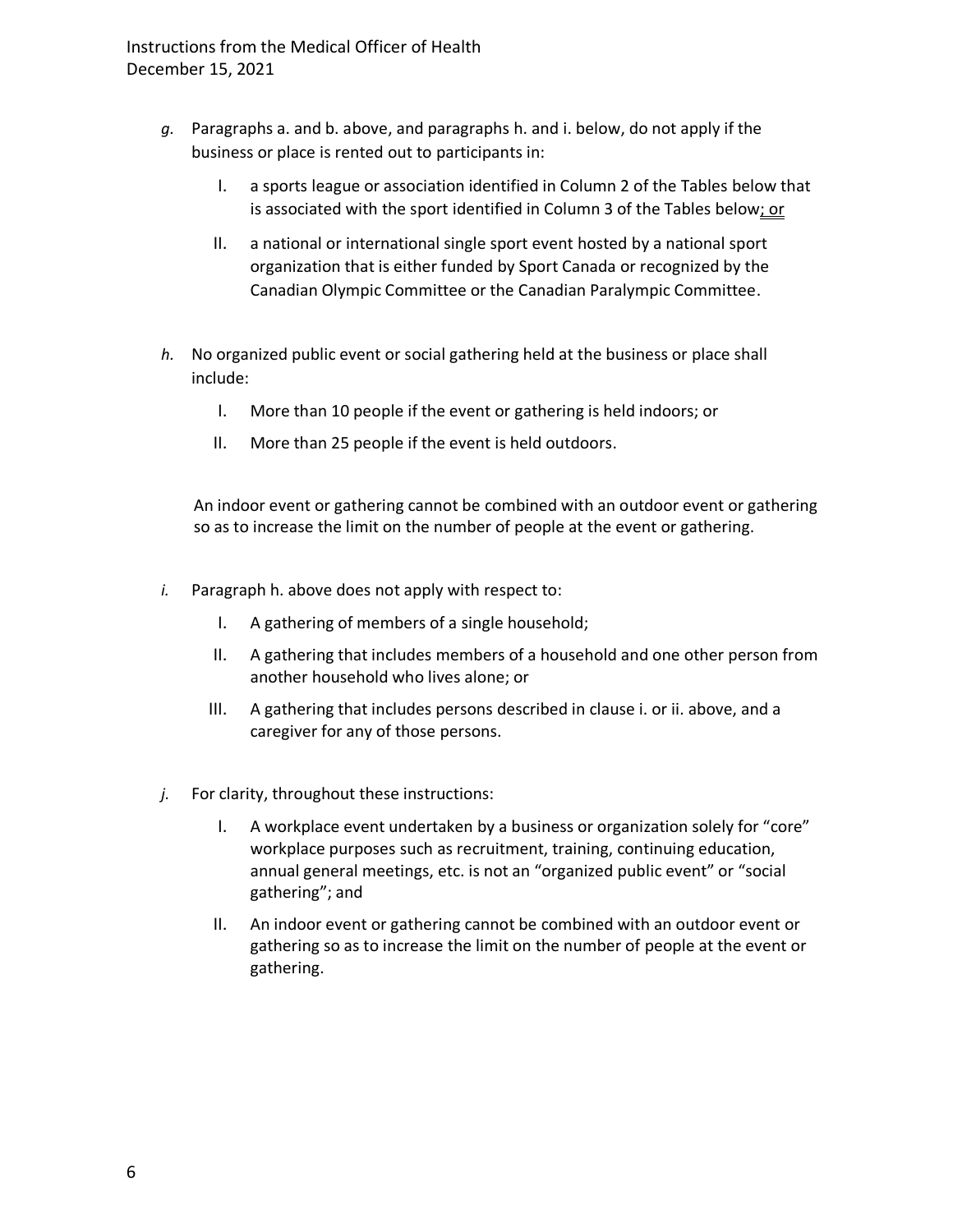| <b>TABLE 1</b>                             |
|--------------------------------------------|
| PROFESSIONAL SPORT LEAGUES OR ASSOCIATIONS |

|                  | Professional Sport Leagues or Associations      | Sport             |
|------------------|-------------------------------------------------|-------------------|
| 1.               | American Hockey League                          | Hockey            |
| $\overline{2}$ . | Canadian Elite Basketball League                | <b>Basketball</b> |
| 3.               | Canadian Football League                        | Football          |
| 4.               | Canadian Premier League                         | Soccer            |
| 5.               | Major League Baseball                           | Baseball          |
| 6.               | Major League Soccer                             | Soccer            |
| 7.               | <b>NBA G League</b>                             | Basketball        |
| 8.               | National Basketball Association                 | Basketball        |
| 9.               | National Hockey League                          | Hockey            |
| 10.              | National Lacrosse League                        | Lacrosse          |
| 11.              | National Women's Hockey League                  | Hockey            |
| 12.              | Professional Women's Hockey Players Association | Hockey            |
| 13.              | USL League 1                                    | Soccer            |

#### **TABLE 2 ELITE AMATEUR SPORT LEAGUES OR ASSOCIATIONS**

|                  | Elite Amateur Sport Leagues or Associations                           | Sport      |
|------------------|-----------------------------------------------------------------------|------------|
| 1.               | Canadian Hockey League, including the Ontario<br><b>Hockey League</b> | Hockey     |
| $\overline{2}$ . | Elite Baseball League of Ontario U 18 Division                        | Baseball   |
| 3.               | League 1 Ontario                                                      | Soccer     |
| 4.               | Ontario Junior "A" Lacrosse League                                    | Lacrosse   |
| 5.               | <b>Ontario Scholastic Basketball Association</b>                      | Basketball |
| 6.               | Ontario Women's Field Lacrosse U 19 "A" League                        | Lacrosse   |
| 7.               | Provincial Women's Hockey League                                      | Hockey     |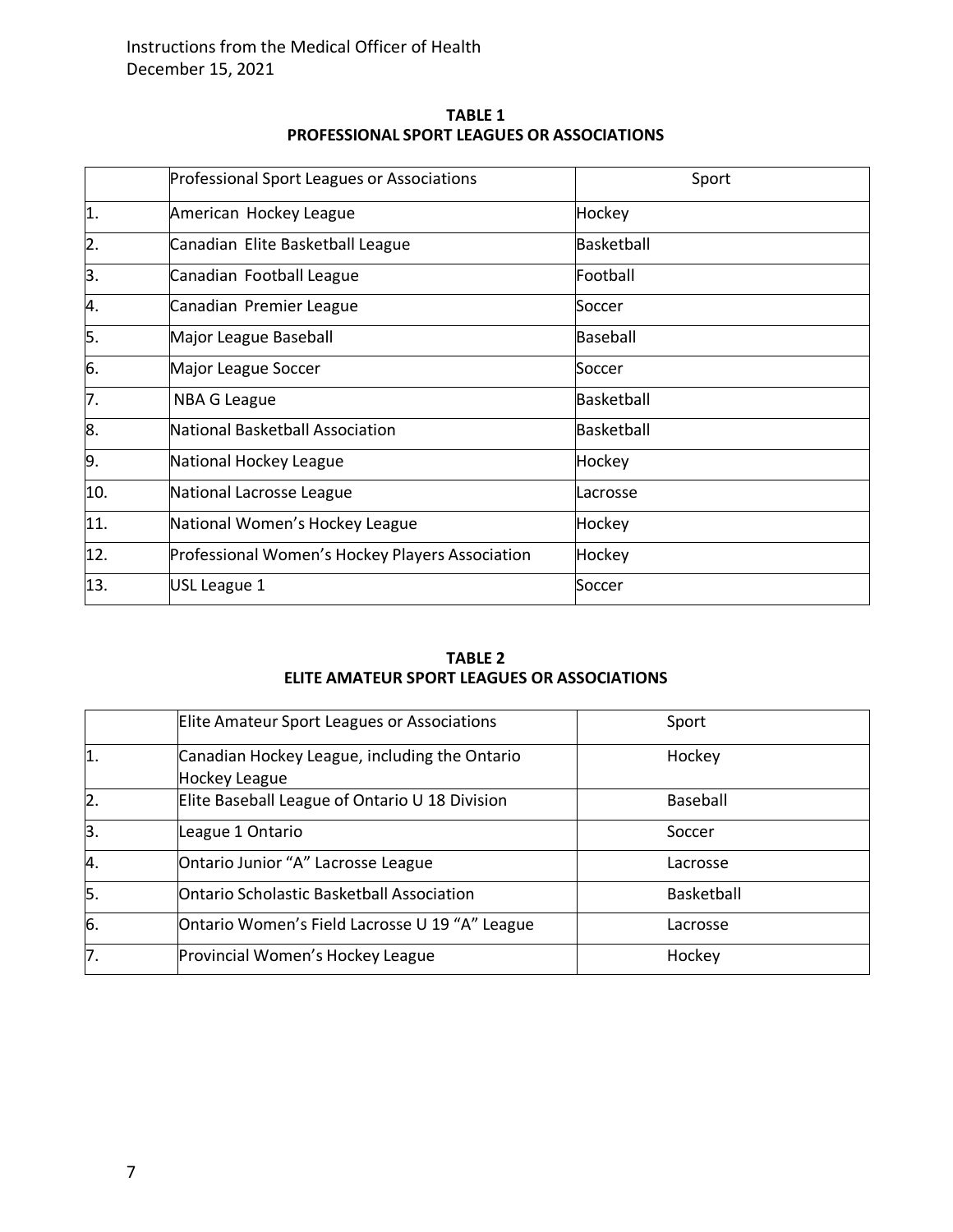**7. Restaurants, bars and other food or drink establishments without dance facilities**.

[Section 1 of Schedule 2, O. Reg. 364/20]

In addition to the current requirements of O. Reg. 364/20:

- *a.* The total number of patrons permitted to be seated at the establishment, whether indoors or outdoors, must be limited to the number that can maintain a physical distance of at least two metres from every other person at the establishment.
- *b.* The establishment must be configured so that patrons seated at different tables are separated by,
	- I. a distance of at least two metres, or
	- II. plexiglass or some other impermeable barrier.
- *c.* The person responsible for the establishment must post a sign in a conspicuouslocation visible to the public that states the capacity limits under which the establishment is permitted to operate.
- *d.* Despite subsection 1(5) of Schedule 2, O. Reg. 364/20, if the capacity limit provided for in O. Reg. 364/20 as supplemented by these instructions conflicts with the capacity limit set out elsewhere in O. Reg. 364/20 as supplemented bythese instructions in respect of a business, place, facility or establishment at which food or drink is sold or served, the capacity limit for the business, place, facility or establishment is whichever limit is lower.
- *e.* The requirements in paragraphs a. and c., and paragraphs g. and h. below, above do not apply:
	- I. With respect to establishments on hospital premises or in an airport; or
	- II. With respect to an establishment located within a business or place if the only patrons permitted at the establishment are persons who perform work for the business or place in which the establishment is located.
- *f.* The physical distancing described in subsections 3(1) and 3.1(4) of Schedule 1, O.Reg. 364/20 is not required when patrons are seated together at a table in a food or drink establishment.
- *g.* No organized public event or social gathering held at the establishment shall include:
	- I. More than 10 people if the event or gathering is held indoors; or
	- II. More than 25 people if the event is held outdoors.

An indoor event or gathering cannot be combined with an outdoor event or gathering so as to increase the limit on the number of people at the event or gathering.

- *h.* Paragraph g. above does not apply with respect to:
	- I. A gathering of members of a single household;
	- II. A gathering that includes members of a household and one other person from another household who lives alone; or
	- III. A gathering that includes persons described in clause I. or II. above, and a caregiver for any of those persons.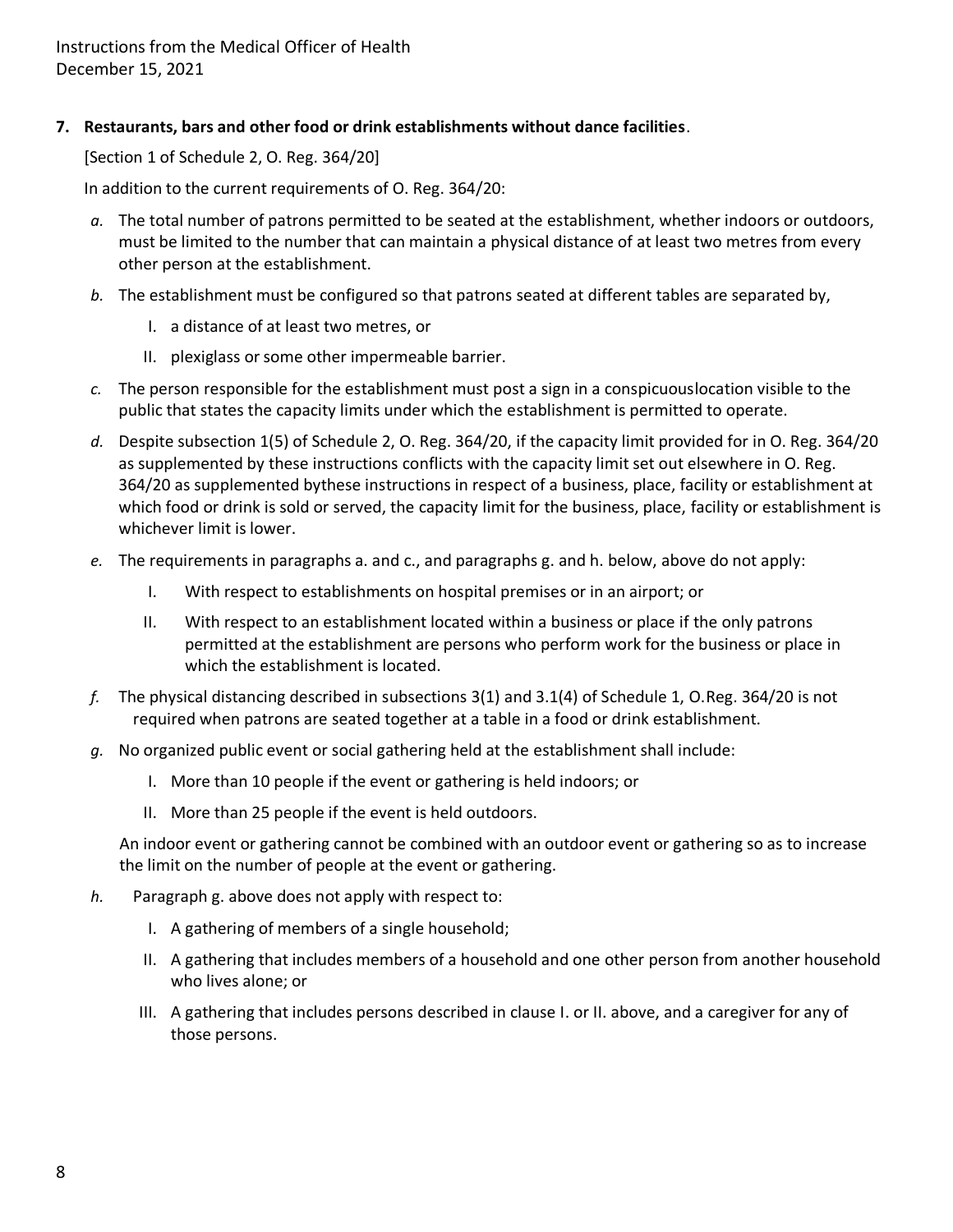**8. Facilities used for sports and recreational fitness activities, including areas for spectators within those facilities and areas where personal physical fitness trainers provide instruction within those facilities.**

[Section 16 of Schedule 2, O. Reg. 364/20]

- *a.* In the case of an indoor facility, the total number of members of the public permitted to be in the facility at any one time must be limited to 50 per cent of the capacity of the facility, as determined in accordance with subsection 3(3) ofSchedule 1, O. Reg. 364/20.
- *b.* The number of spectators at the facility at any one time must not exceed the following limits:
	- I. In the case of a facility that has a designated area for indoor spectators,50 per cent of the usual indoor seating capacity, or 10,000 persons, whichever is less.
	- II. In the case of a facility that has a designated area for outdoor spectators, 75 per cent of the usual outdoor seating capacity, or 30,000persons, whichever is less.
	- III. In the case of a facility that does not have a designated area for indoor spectators, the number of spectators in the indoor area of the facility at any one time must be limited to the number that can maintain a physical distance of at least two metres from every other person in the indoor area of the facility and in any event may not exceed 50 per cent capacity, as determined in accordance with subsection 3(3) of Schedule 1, O. Reg. 364/20, or 10,000 persons, whichever is less.
	- IV. In the case of a facility that does not have a designated area for outdoor spectators, the number of spectators in the outdoor area ofthe facility at any one time must not exceed 75 per cent capacity, as determined in accordance with section 3.0.1 of Schedule 1, O. Reg. 364/20, or 15,000 persons, whichever is less.
- *c.* The person responsible for the facility, or, where there is no such responsible person, the person holding a permit for the use of the facility must post a sign in a conspicuous location visible to the public that states the capacity limits under which the facility is permitted to operate.
- *d.* For greater certainty, but subject to paragraph f. below, O. Reg. 364/20, every person in an indoor area of the facility must maintain a physical distance of at least two metres from every other person in the establishment except from theircaregiver or from members of the person's household.
- *e.* Paragraphs a. and d. above do not apply to any part of the facility that is being used,
	- I. for a day camp or overnight camp for children described in section 19 of Schedule 2, O. Reg. 364/20;
	- II. by a provider of child care within the meaning of the *Child Care and Early Years Act, 2014*; or
	- III. for the purpose of the provision of social services.
- *f.* Subsection 3.1(4) of Schedule 1, O. Reg. 364/20 does not apply to members of the public engaged in sports or games at facilities for indoor or outdoor sports and recreational fitness activities or to seated spectators at a seated event at such a facility.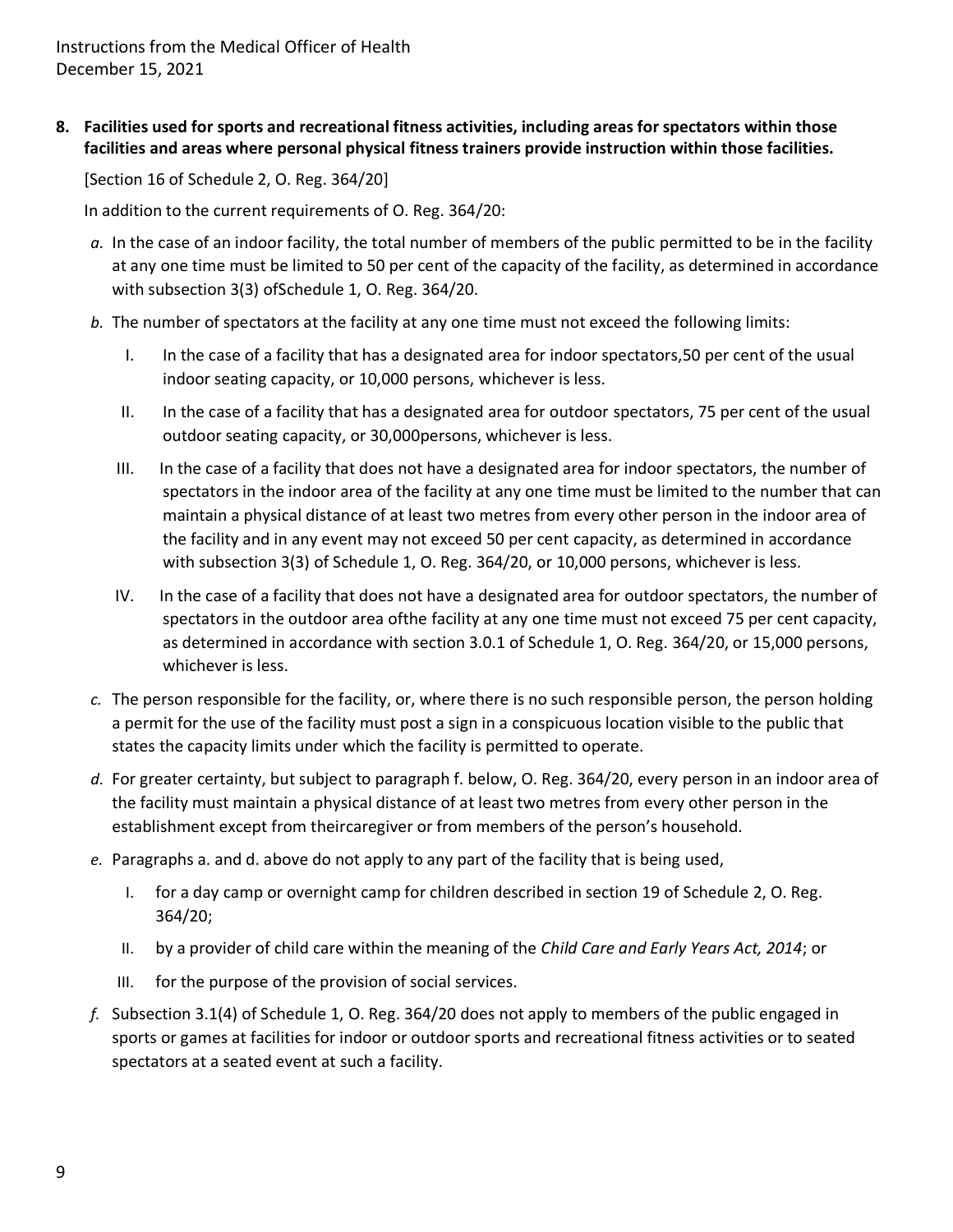- *g.* In indoor and outdoor facilities,
	- I. every person participating in a fitness or exercise class must maintain a physical distance of at least three metres from every other person; and
	- II. team sports or games that may result in personal contact must not be practiced or played at the facility unless the sport or game has been modified to avoid personal contact.
- *h.* Paragraph g. does not apply to participants in:
	- I. a sports league or association identified in Column 2 of the Tables above (in paragraph 6) that is associated with the sport identified in Column 3 of the Tables; or
	- II. a national or international single sport event hosted by a national sport organization that is either funded by Sport Canada or recognized by the Canadian Olympic Committee or the Canadian Paralympic Committee.

#### **9. Places where commercial film and television production takes place.**

[Section 20 of Schedule 2, O. Reg. 364/20]

In addition to the current requirements of O. Reg. 364/20:

- *a.* The number of members of the public permitted to be in the studio audience at any one time must not exceed 50 per cent of the usual seating capacity or 10,000 persons, whichever is less.
- *b.* The person responsible for the film or television production must post a sign in aconspicuous location visible to the public that states the studio audience capacity limits under which the production is permitted to operate.
- *c.* The set must be configured and operated in such a way as to enable persons on the set to maintain a physical distance of at least two metres from other persons, except where necessary for the filming of the film or television production.

#### **10. Concert venues, theatres and cinemas.**

[Section 22 of Schedule 2, O. Reg. 364/20]

- *a.* The number of members of the public at an outdoor seated concert, event, performance or movie within the concert venue, theatre or cinema at any one time must not exceed 75 per cent of the usual seating capacity for the concertvenue, theatre or cinema, or 30,000 persons, whichever is less.
- *b.* The number of members of the public in the outdoor area of the concert, event,performance or movie at any one time must not exceed 75 per cent capacity of the concert venue, theatre or cinema, as determined in accordance with section 3.0.1 of Schedule 1, O. Reg. 364/20, or 15,000 persons, whichever is less.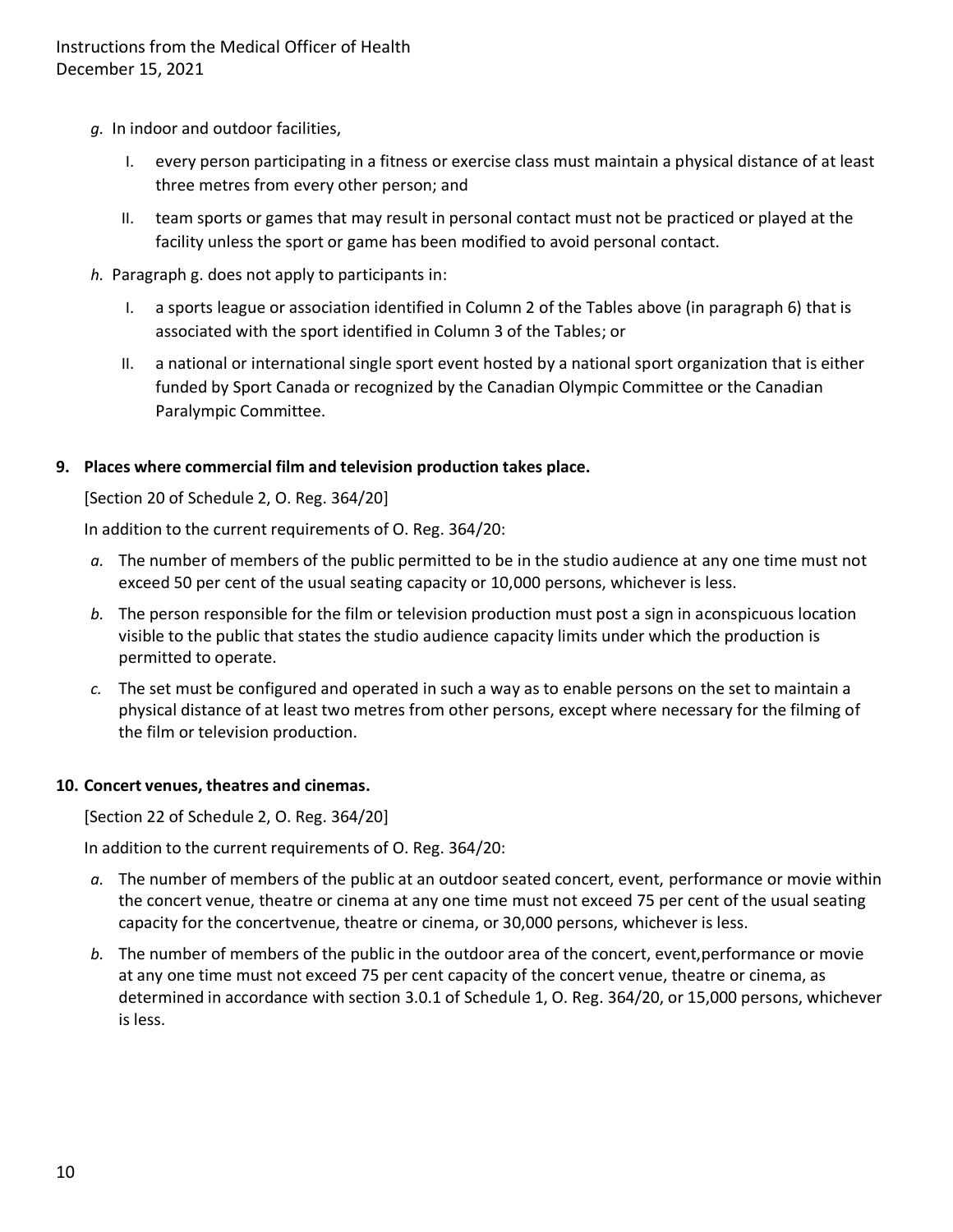- *c.* The number of members of the public at an indoor seated concert, event, performance or movie within the concert venue, theatre or cinema at any one time must not exceed 50 per cent of the usual seating capacity for the concert venue, theatre or cinema, or 10,000 persons, whichever is less.
- *d.* The number of members of the public permitted to be in a particular room in the indoor portion of the seated concert, event, performance or movie at any one time must not exceed 50 per cent of the usual seating capacity of the room in the concert venue, theatre or cinema, and the total capacity for the particular room cannot be added to increase the total capacity of the concert venue, theatre, or cinema as provided for under paragraph c. above.
- *e.* The person responsible for the concert venue, theatre or cinema must post a sign in a conspicuous location visible to the public that states the capacity limitsunder which the concert venue, theatre or cinema is permitted to operate and the capacity limits of any seated concert, event, performance or movie within the concert venue, theatre or cinema.
- *f.* If rehearsal and/or performance at the concert, event or performance involves singing or the playing of brass or wind instruments, every person who is singing or playing,
	- I. must be separated from every other person by plexiglass or some other impermeable barrier; or
	- II. must remain at least three metres apart from every other person in the concert, event or performance space.

# **11. Museums, galleries, aquariums, zoos, science centres, landmarks, historic sites,botanical gardens and similar attractions, in respect of indoor areas.**

[Section 24 of Schedule 2, O. Reg. 364/20]

- *a.* The number of members of the public in the outdoor ticketed area of the attraction at any one time must not exceed 75 per cent capacity, as determined in accordance with section 3.0.1 of Schedule 1, O. Reg. 364/20.
- *b.* The number of members of the public at a seated event or activity within the attraction at any one time must not exceed,
	- I. 50 per cent of the usual seating capacity for the event or activity, in thecase of events or activities indoors, or 1,000 persons, whichever is less,and
	- II. 75 per cent of the usual seating capacity for the event or activity, in thecase of events or activities outdoors, or 15,000 persons, whichever is less.
- *c.* The number of members of the public at an outdoor event or activity at the attraction at any one time must not exceed 75 per cent capacity, as determined in accordance with section 3.0.1 of Schedule 1, O. Reg. 364/20, or 5,000 persons,whichever is less.
- *d.* The number of members of the public permitted to be in a particular room in the indoor portion of the attraction at any one time must be limited to the number that can maintain a physical distance of at least two metres from every other person in the room and in any event may not exceed 50 per cent capacity of the room in the attraction, as determined in accordance with subsection 3(3) of Schedule 1,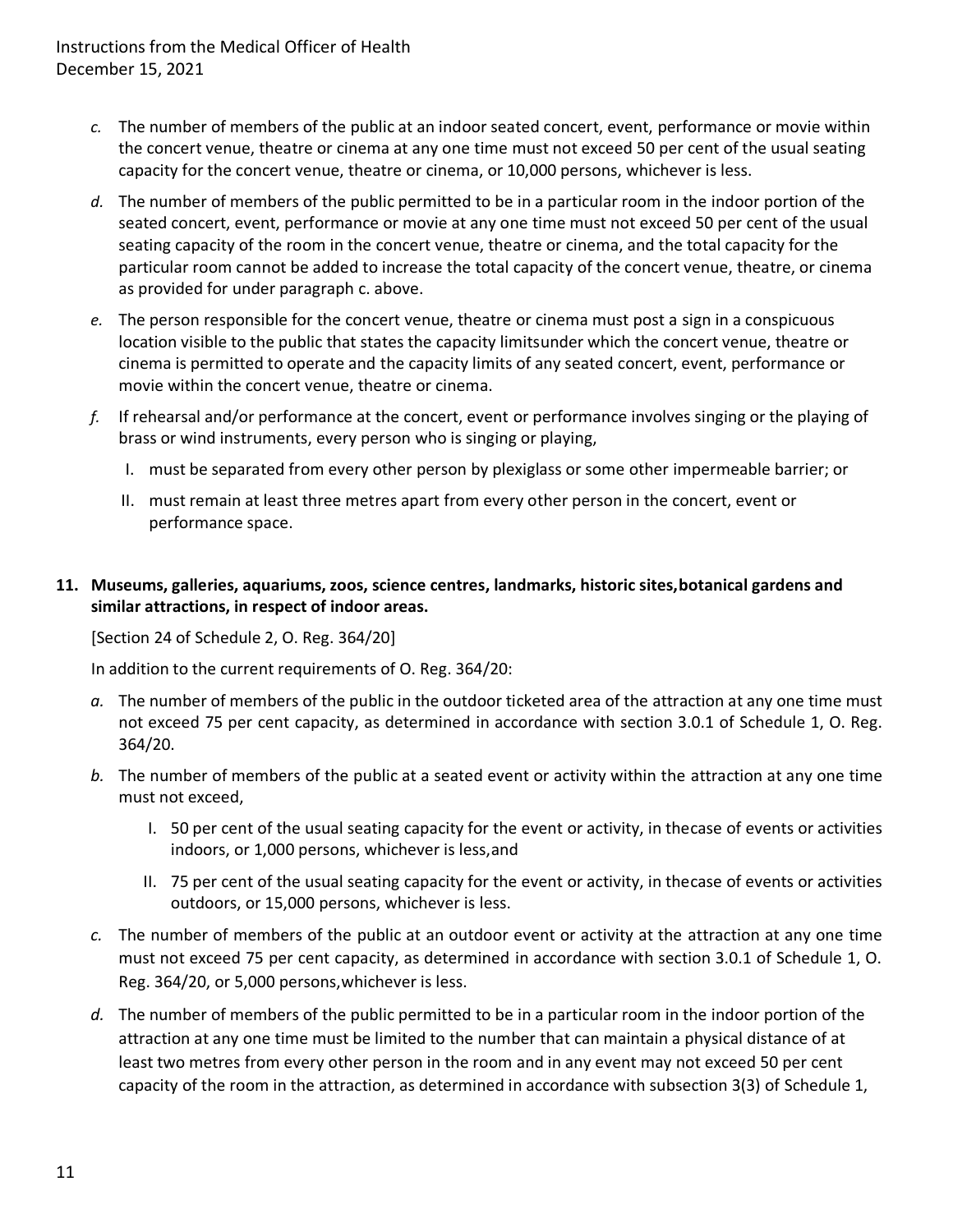O. Reg. 364/20, or if it is a seated event or activity taking place in the room, must be limited in accordance with subparagraph b. I. of this provision, and the total capacity for the particular room cannot be added to increase the total capacity of the indoor ticketed area as provided for under paragraph 2 of subsection 24(1) of Schedule 2, O. Reg. 364/20.

*e.* If a concert, event, performance or movie is held at the park, the conditions insection 22 of Schedule 2, O. Reg. 364/20 apply with respect to the concert, event, performance or movie, except that the maximum capacity permitted under section 22 may not be added to the maximum capacity permitted for museums etc. so as to increase the capacity permitted under section 24 of Schedule 2, O. Reg. 364/20 as supplemented by these instructions.

## **12. Casinos, bingo halls and other gaming establishments.**

[Section 25 of Schedule 2, O. Reg. 364/20]

In addition to the current requirements of O. Reg. 364/20:

- *a.* The number of members of the public in the establishment at any one time must be limited to the number that can maintain a physical distance of at least two metres from every other person and in any event may not exceed 50 per cent of the maximum occupancy of the establishment, as determined in accordance with subsection 3(3) of Schedule 1, O. Reg. 364/20.
- *b.* If a concert, event, performance or movie is held at the establishment, the conditions in section 22 of Schedule 2, O. Reg. 364/20 apply with respect to the concert, event, performance or movie, except that the maximum capacity permitted under section 22 may not be added to the maximum capacity permitted for casinos etc. so as to increase the capacity permitted by section 25of Schedule 2, O. Reg. 364/20 as supplemented by these instructions.
- *c.* The establishment must be configured so that patrons at gaming tables orslotmachines are separated by,
	- I. a distance of at least two metres, or
	- II. plexiglass or some other impermeable barrier.
- *d.* The person responsible for the establishment must post a sign in a conspicuouslocation visible to the public that states the capacity limits under which the establishment is permitted to operate.

## **13. Horseracing tracks, car racing tracks and othersimilar venues.**

[Section 26 of Schedule 2, O. Reg. 364/20]

- *a.* The number of members of the public in an indoor seated area of the venue at any one time must not exceed 50 per cent of the usual indoor seating capacity for the venue, or 10,000 persons, whichever is less.
- *b.* The number of members of the public in an outdoor seated area of the venue at any one time must not exceed 75 per cent of the usual outdoor seating capacity for the venue, or 30,000 persons, whichever is less.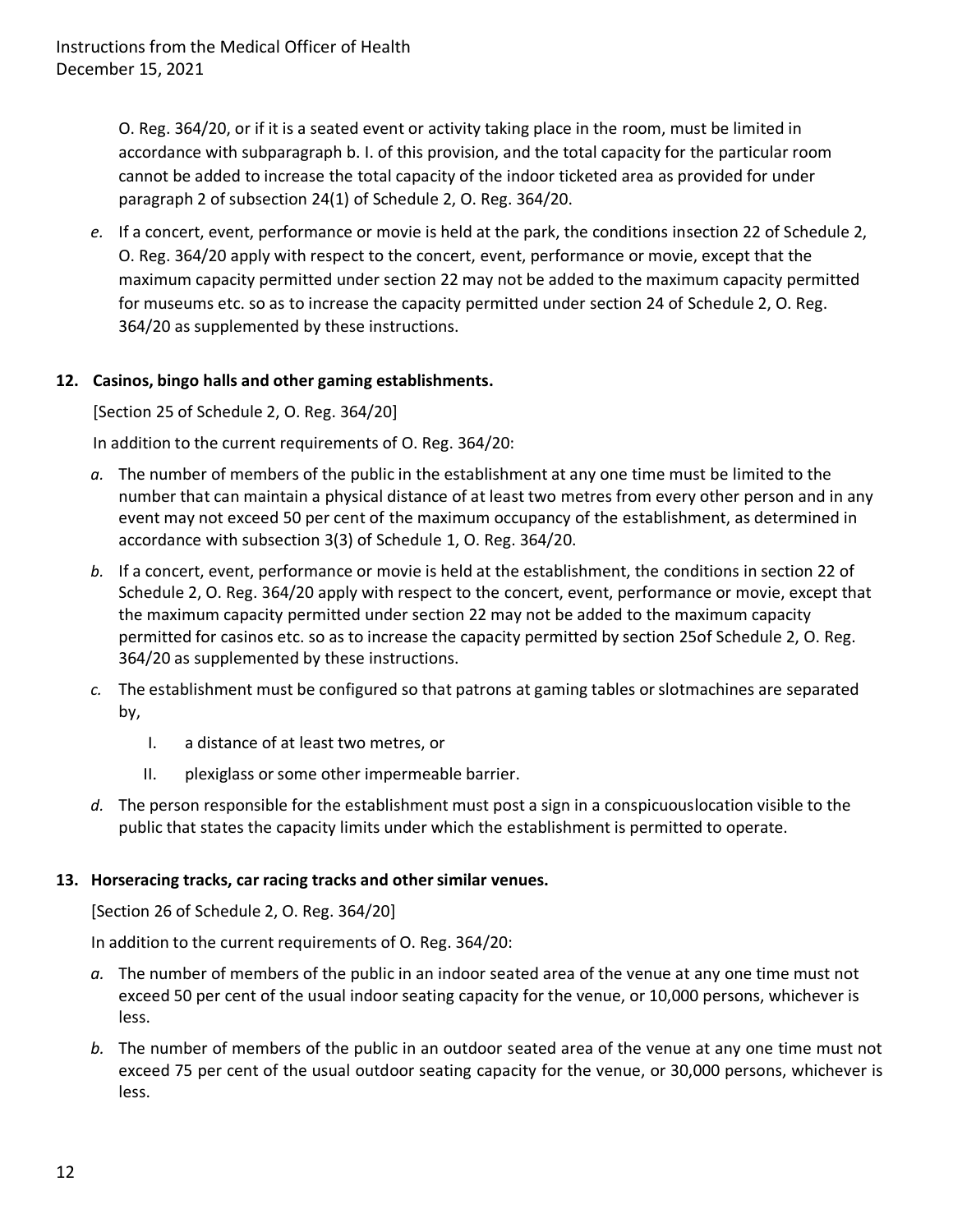- *c.* The number of members of the public at an outdoor unseated event or activity at the venue at any one time must not exceed 75 per cent capacity, as determined in accordance with section 3.0.1 of Schedule 1, O. Reg. 364/20, or 15,000 persons, whichever is less.
- *d.* The person responsible for the venue must post a sign in a conspicuous location visible to the public that states the capacity limits under which the venue is permitted to operate.

## **14. Amusement parks, in respect of indoor areas.**

[Section 27 of Schedule 2, O. Reg. 364/20]

In addition to the current requirements of O. Reg. 364/20:

- *a.* The number of members of the public in the outdoor area of the park at any onetime must not exceed 75 per cent capacity, as determined in accordance with section 3.0.1 of Schedule 1, O. Reg. 364/20.
- *b.* The number of members of the public at any particular outdoor attraction within the park at any one time must not exceed 75 per cent capacity, as determined inaccordance with section 3.0.1 of Schedule 1, O. Reg. 364/20.
- *c.* If a concert, event, performance or movie is held at the park, the conditions insection 22 of Schedule 2, O. Reg. 364/20 apply with respect to the concert, event, performance or movie, except that the maximum capacity permitted under section 22 may not be added to the maximum capacity permitted for amusement parks etc. so as to increase the capacity permitted by section 27 ofSchedule 2, O. Reg. 364/20 as supplemented by these instructions.

### **15. Fairs, rural exhibitions, festivals and similar events, in respect of indoor areas.**

[Section 28 of Schedule 2, O. Reg. 364/20]

- *a.* The number of members of the public in the outdoor area of the facility wherethe event takes place at any one time must not exceed 75 per cent capacity, asdetermined in accordance with section 3.0.1 of Schedule 1, O. Reg. 364/20.
- *b.* The number of members of the public at any particular outdoor attraction within the facility at any one time must not exceed 75 per cent capacity, as determined in accordance with 3.0.1 of Schedule 1, O. Reg. 364/20.
- *c.* If a concert, event, performance or movie is held at the facility, the conditions insection 22 of Schedule 2, O. Reg. 364/20 apply with respect to the concert, event, performance or movie, except that the maximum capacity permitted under section 22 may not be added to the maximum capacity permitted for fairs etc. so as to increase the capacity permitted under section 28 of Schedule 2, O. Reg. 364/20 as supplemented by these instructions.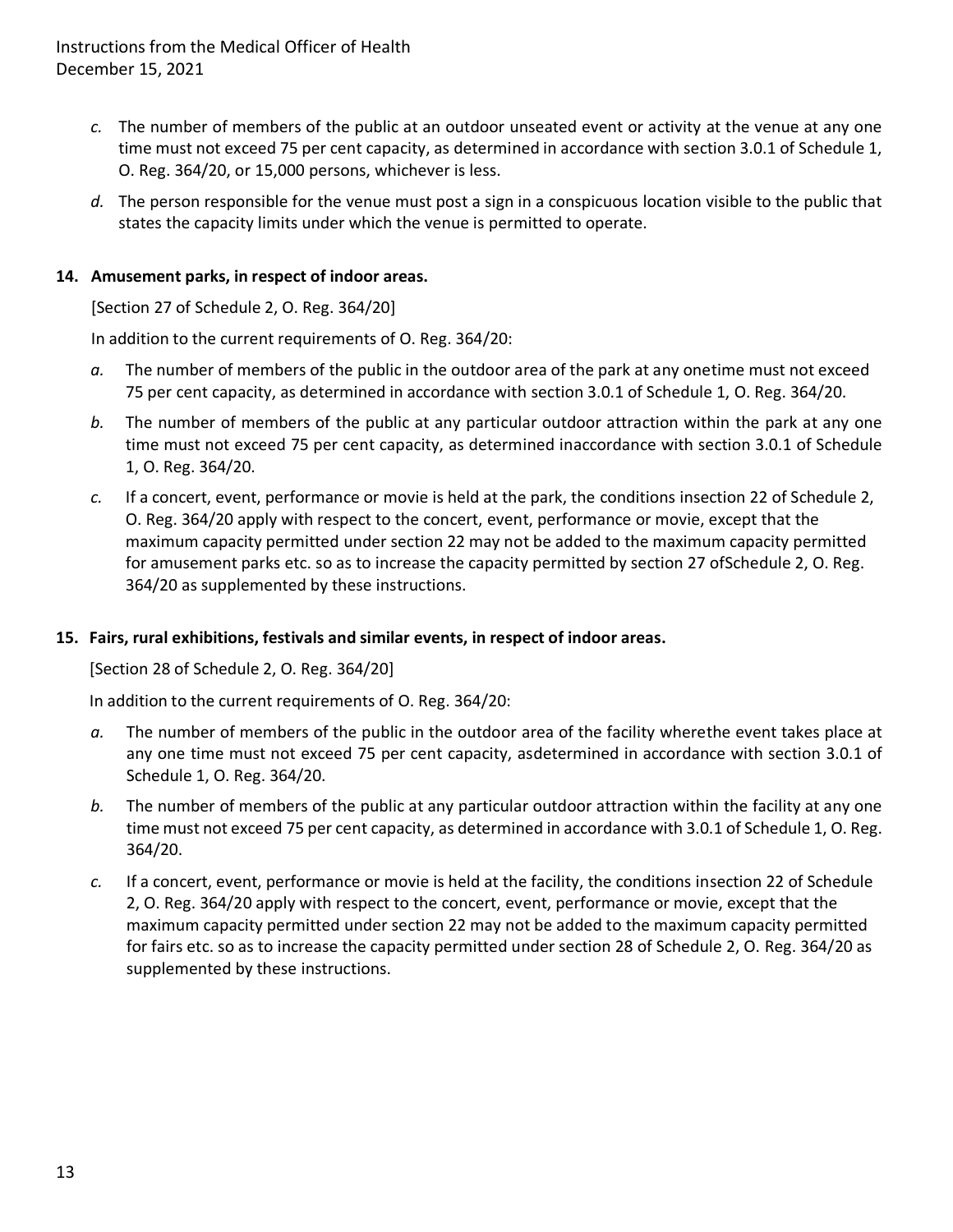**16. Businesses that provide tour and guide services, including guided hunting trips, tastings and tours for wineries, breweries and distilleries, fishing charters, trail riding tours, walking tours and bicycle tours, in respect of indoor areas.**

[Section 29 of Schedule 2, O. Reg. 364/20]

In addition to the current requirements of O. Reg. 364/20:

*a.* The number of members of the public on the tour must not exceed the number of persons that would permit every person on the tour, including tour guides, tomaintain a physical distance of at least two metres from every other person.

## **17. Businesses that provide boat tours, if the business is otherwise permitted to operate under section 30 of Schedule 2, O. Reg. 364/20.**

[Section 30 of Schedule 2, O. Reg. 364/20]

In addition to the current requirements of O. Reg. 364/20:

- *a.* The total number of members of the public permitted on the boat at any one time must be limited to the number that can maintain a physical distance of at least two metres from every other person on the vessel, and in any event must not exceed 50 per cent of the usual maximum number of passengers that may be carried on board, as indicated on the vessel's inspection certificate or Passenger Ship Safety Certificate issued under the Vessel Certificates Regulations (Canada) or on an equivalent certificate issued by a foreign government.
- *b.* The person responsible for the business must post a sign in a conspicuous location visible to the public that states the capacity limits under which the boattour is permitted to operate.

### **18. Businesses and facilities permitted to opt-in to proof of identification and vaccinationrequirements.**

The person responsible for a place of business or facility permitted by subsection 2.2(5)of Schedule 1, O. Reg. 364/20 to opt-in to the proof of identification and vaccination requirements set out in section 2.1 of Schedule 1, O. Reg. 364/20, and does opt-in to those requirements, must nonetheless ensure that the place or business or facility (in addition to meeting all other applicable requirements of O. Reg. 364/20) meets all capacity limits and physical distancing requirements set out in the current O. Reg. 364/20 as supplemented by paragraph 5) above and paragraphs a. to j. below.

In an effort to be as clear as possible, paragraphs a. to j. below set out the existing capacity limits and physical distancing requirements specific to the sectors named as contained in O. Reg. 364/20 (as current) and supplemented by the sector-specific requirements reinstated above.

### *a. Real estate agencies, in respect of open houses hosted by the real estateagency***.**

[Section 7 of Schedule 2, O. Reg. 364/20]

- I. See paragraph 5) above.
- II. Subsection 3(1) of Schedule 1, O. Reg. 364/20 applies to any openhouse events a real estate agency hosts, provides or supports.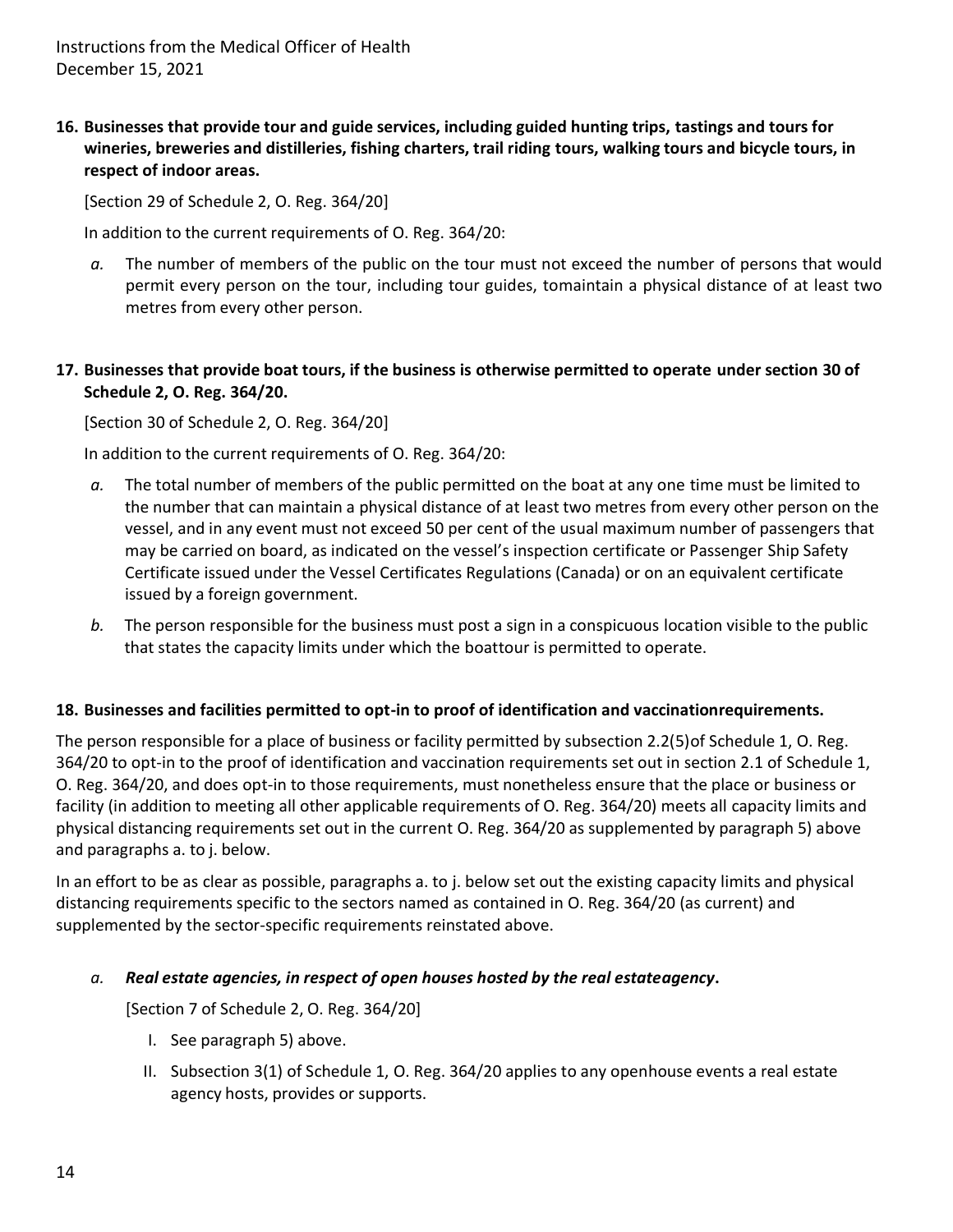*b. Businesses that provide personal care services relating to the hair or body, including hair salons and barbershops, manicure and pedicure salons, aesthetician services, piercing services, tanning salons, spas and tattoo studios***.**

[Section 8 of Schedule 2, O. Reg. 364/20]

- I. Subsection 3(1) of Schedule 1, O. Reg. 364/20 applies to all personal care services relating to the hair or body, including hair salons and barbershops, manicure and pedicure salons, aesthetician services, piercing services, tanning salons, spas and tattoo studios.
- II. The person responsible for the establishment must post a sign in a conspicuous location visible to the public that states the capacity limitsunder which the establishment is permitted to operate.
- III. No personal care services that require the removal of a mask or face covering may be provided.

### *c. Indoorrecreational amenities.*

[Section 17 of Schedule 2, O. Reg. 364/20]

- I. See paragraph 5) above
- II. The total number of members of the public who are permitted to be in the amenity at any one time must be limited to 50 per cent of the capacity of the amenity, as determined in accordance with subsection 3(3) of Schedule 1, O. Reg. 364/20.
- III. The person responsible for the recreational amenity, or, where there is not such responsible person, the person holding a permit for the use of the recreational amenity, must post a sign in a conspicuous location visible to the public that states the capacity limits under which the recreational amenity is permitted to operate.

### *d. Outdoor recreational amenities, in respect of indoor clubhouses***.**

[Section 18 of Schedule 2, O. Reg. 364/20]

- I. See paragraph 5) above
- II. The total number of members of the public permitted to be in any indoor clubhouse at the outdoor recreational amenity at any one time must be limited to the number that can maintain a physical distance of at least two metres from every other person in the indoor clubhouse and in any event may not exceed 50 per cent of the capacity of the clubhouse, as determined in accordance with subsection 3(3) of Schedule 1, O. Reg. 364/20.
- III. The person responsible for the outdoor amenity must post a sign in a conspicuous location visible to the public that states the capacity limitsunder which the indoor clubhouse is permitted to operate.

## *e. Photography studios and services, in respect of indoor areas***.**

[Section 21 of Schedule 2, O. Reg. 364/20]

I. See paragraph 5) above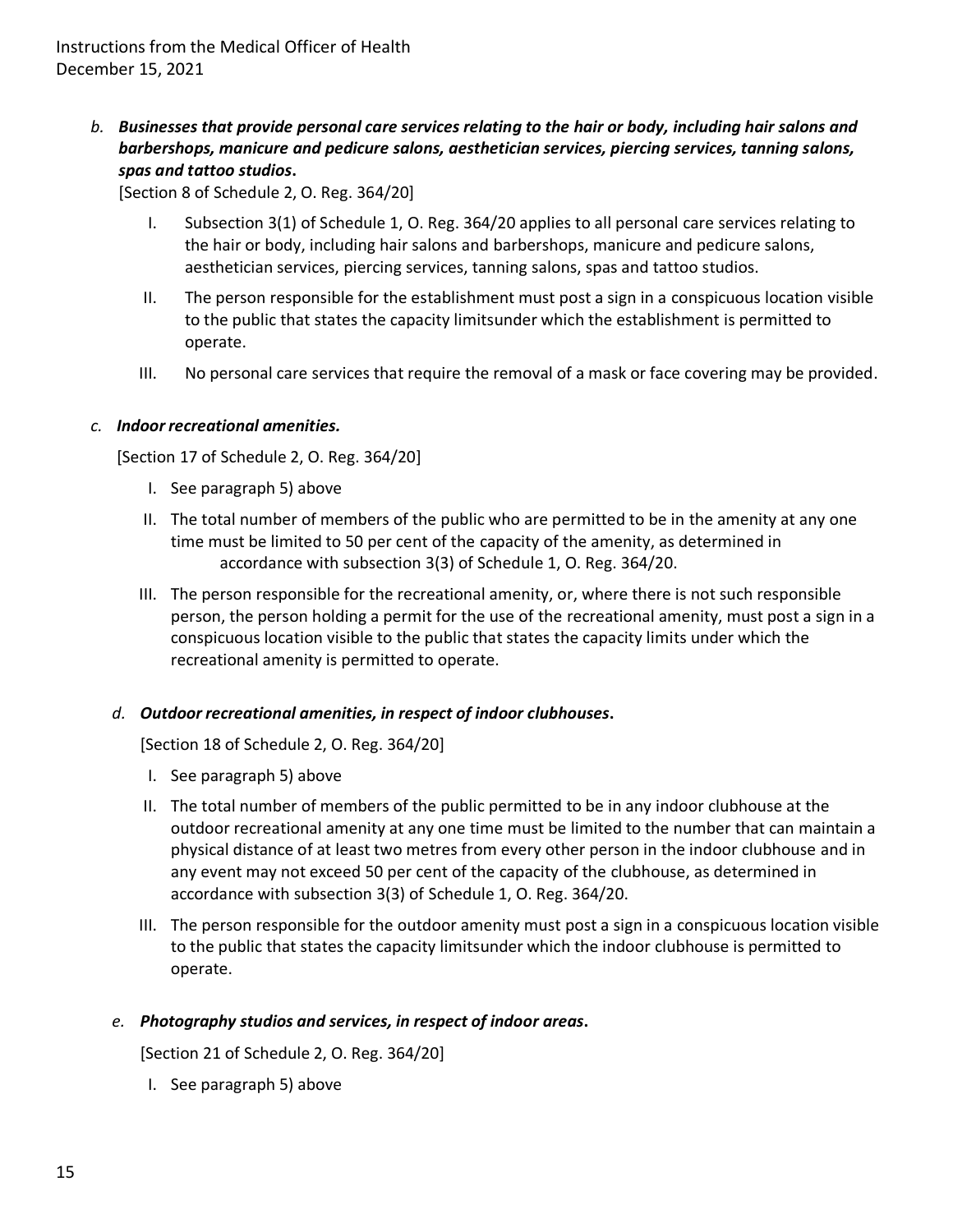- II. The person responsible for the studio or service must post a sign in a conspicuous location visible to the public that states the capacity limitsunder which the establishment is permitted to operate.
- III. For greater certainty, the total number of patrons permitted indoors at the studio or the place where the service is provided must be limited tothe number that can maintain a physical distance of at least two metresfrom every other person in the establishment.

## *f. Museums, galleries, aquariums, zoos, science centres, landmarks, historic sites,botanical gardens and similar attractions, in respect of indoor areas.*

[Section 24 of Schedule 2, O. Reg. 364/20]

- I. See paragraph 5) above
- II. The number of members of the public in the outdoor ticketed area of the attraction at any one time must not exceed 75 per cent capacity, asdetermined in accordance with section 3.0.1 of Schedule 1, O. Reg. 364/20.
- III. The number of members of the public in the indoor ticketed area of theattraction at any one time must be limited to the number that can maintain a physical distance of at least two metres from every other person in the indoor ticketed area of the attraction and in any event may not exceed 50 per cent capacity, as determined in accordance withsubsection 3(3) of Schedule 1, O. Reg. 364/20.
- IV. The number of members of the public at a seated event or activity within the attraction at any one time must not exceed,
	- 1. 50 per cent of the usual seating capacity for the event or activity, in the case of events or activities indoors, or 1,000persons, whichever is less, and
	- 2. 75 per cent of the usual seating capacity for the event or activity, in the case of events or activities outdoors, or 15,000persons, whichever is less.
- V. The number of members of the public at an outdoor event or activity at the attraction at any one time must not exceed 75 per cent capacity, as determined in accordance with section 3.0.1 of Schedule 1, O. Reg. 364/20, or 5,000 persons, whichever is less.
- VI. The number of members of the public permitted to be in a particular room in the indoor portion of the attraction at any one time must be limited to the number that can maintain a physical distance of at least two metres from every other person in the room and in any event may not exceed 50 per cent capacity of the room in the attraction, as determined in accordance with subsection 3(3) of Schedule 1, O. Reg. 364/20, or if it is a seated event or activity taking place in the room, must be limited in accordance with subparagraph IV. 1. of this provision and the total capacity for the particular room cannot be added to increase the total capacity of the indoor ticketed area as provided for under paragraph ii of this provision.
- VII. If a concert, event, performance or movie is held at the park, the conditions in section 22 of Schedule 2, O. Reg. 364/20 apply with respect to the concert, event, performance or movie, except that the maximum capacity permitted under section 22 may not be added to the maximum capacity permitted for museums etc. so as to increase the capacity permitted under section 24 of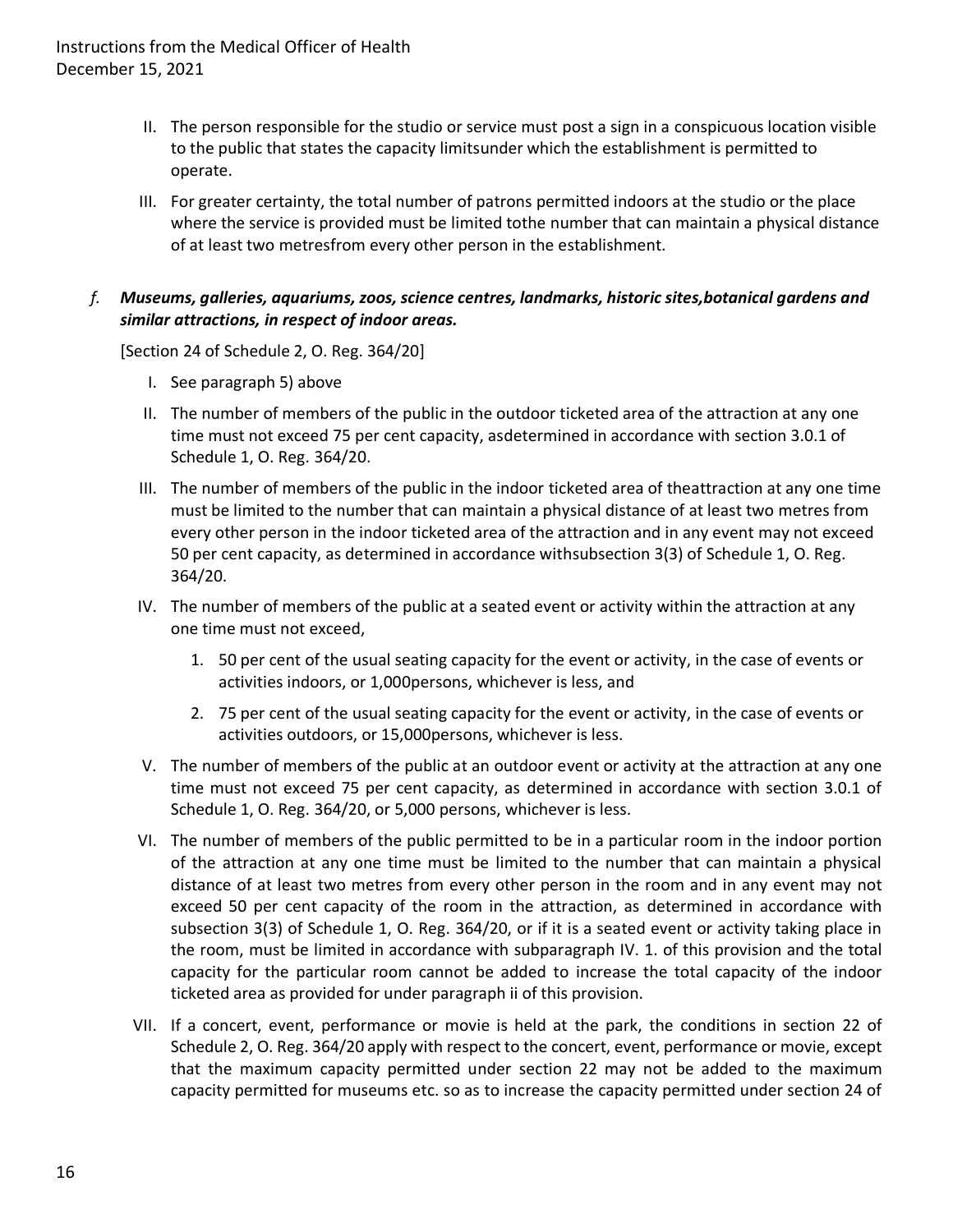Schedule 2, O. Reg. 364/20as supplemented by these instructions.

- VIII. Any indoor amusement rides operated by the attraction must be operated to enable every person on the ride to maintain a physical distance of at least two metres from every other person on the ride,except where necessary,
	- 1. to facilitate payment, or
	- 2. for the purposes of health and safety.
	- IX. Any indoor tour vehicles operated by the attraction must be operated to enable every person on the tour vehicle, including tour guides, to maintain a physical distance of at least two metres from every other person, except where necessary,
		- 1. to facilitate payment, or
		- 2. for the purposes of health and safety.
	- X. Paragraphs VIII. and IX. do not apply in respect of a group of persons if the persons are all,
		- 1. members of the same household,
		- 2. a member of one other household who lives alone, or
		- 3. a caregiver for any member of either household.
- XI. The person responsible for the attraction must post a sign in a conspicuous location visible to the public that states the capacity limitsunder which the attraction is permitted to operate and the capacity limits of any seated event or activity within the attraction.

#### *g. Amusement parks, in respect of indoor areas***.**

[Section 27 of Schedule 2, O. Reg. 364/20]

- I. See paragraph 5) above
- II. The number of members of the public in the outdoor area of the park at any one time must not exceed 75 per cent capacity, as determined inaccordance with section 3.0.1 of Schedule 1, O. Reg. 364/20.
- III. The number of members of the public in the indoor area of the park at any one time must be limited to the number that can maintain a physical distance of at least two metres from every other person in the indoor area of the park and in any event may not exceed 50 per cent capacity, as determined in accordance with subsection 3(3) of Schedule1, O. Reg. 364/20.
- IV. The number of members of the public at any particular outdoor attraction within the park at any one time must not exceed 75 per cent capacity, as determined in accordance with section 3.0.1 of Schedule 1,O. Reg. 364/20.
- V. The number of members of the public at any particular indoor attraction within the park at any one time must be limited to the number that can maintain a physical distance of at least two metres from every other person in the indoor attraction and in any event may not exceed 50 per cent capacity, as determined in accordance with subsection 3(3) of Schedule 1, O. Reg. 364/20.
- VI. If a concert, event, performance or movie is held at the park, the conditions in section 22 of Schedule 2, O. Reg. 364/20 apply with respect to the concert, event, performance or movie,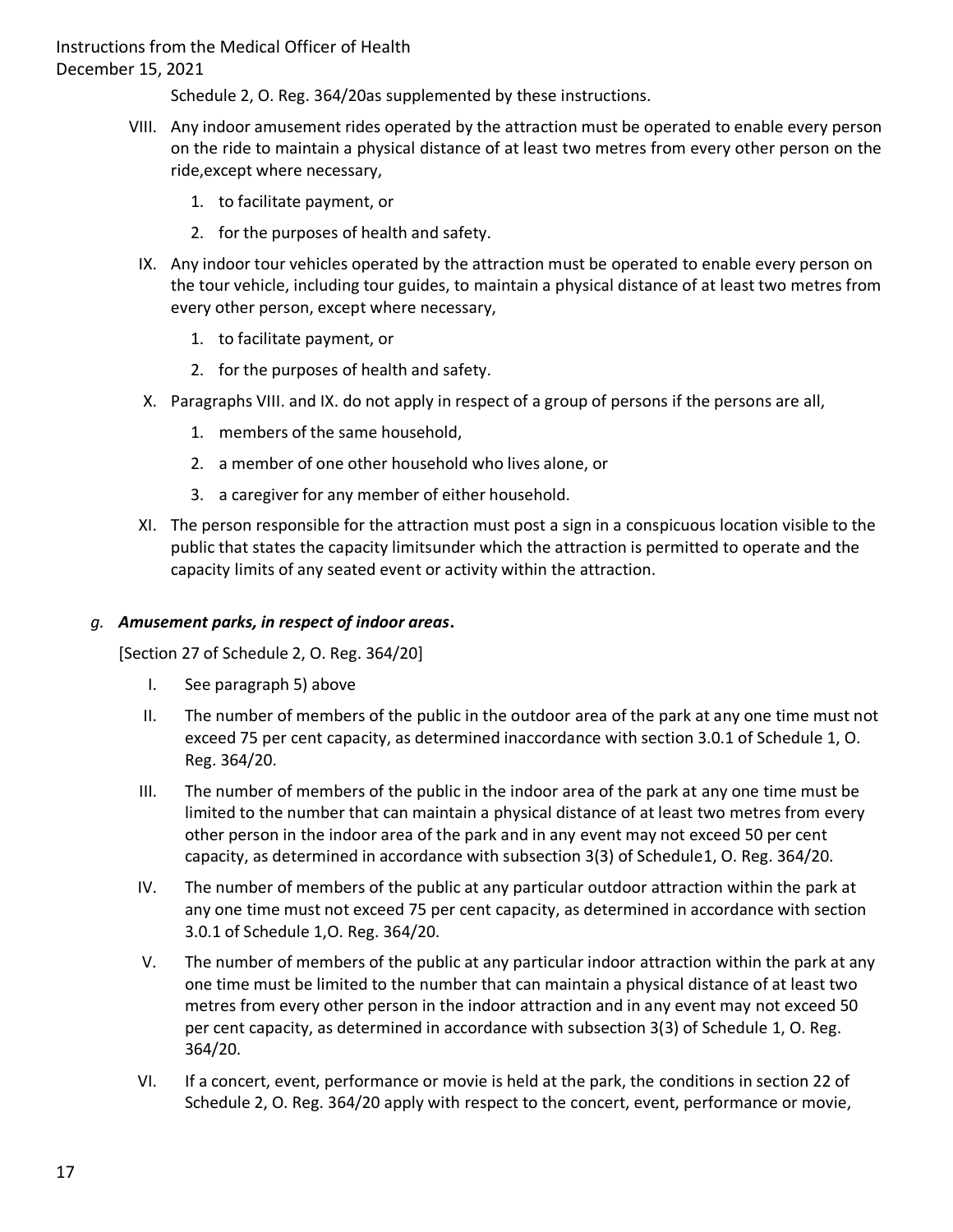> except that themaximum capacity permitted under section 22 may not be added to the maximum capacity permitted for amusement parks etc. so as to increase the capacity permitted by section 27 of Schedule 2, O. Reg. 364/20 supplemented by these instructions.

- VII. Any indoor amusement rides at the park must be operated to enable every person on the ride to maintain a physical distance of at least twometres from every other person on the ride, except where necessary,
	- 1. to facilitate payment, or
	- 2. for the purposes of health and safety.
- VIII. Paragraph VII. above does not apply in respect of a group of persons ifthe persons are all,
	- 1. members of the same household,
	- 2. a member of one other household who lives alone, or
	- 3. a caregiver for any member of either household.
	- IX. The person responsible for the park must post a sign in a conspicuous location visible to the public that states the capacity limits under whichthe park is permitted to operate and the capacity limits of any seated event or activity within the park.

# *h. Fairs, rural exhibitions, festivals and similar events, in respect of indoor areas***.**

[Section 28 of Schedule 2, O. Reg. 364/20]

- I. See paragraph 5) above
- II. The number of members of the public in the outdoor area of the facility where the event takes place at any one time must not exceed 75 per cent capacity, as determined in accordance with section 3.0.1 of Schedule 1, O. Reg. 364/20.
- III. The number of members of the public in the indoor area of the facility where the event takes place at any one time must be limited to the number that can maintain a physical distance of at least two metres from every other person in the indoor area of the facility and in any event may not exceed 50 per cent capacity, as determined in accordance with subsection 3(3) of Schedule 1, O. Reg. 364/20.
- IV. The number of members of the public at any particular outdoor attraction within the facility at any one time must not exceed 75 per cent capacity, as determined in accordance with 3.0.1 of Schedule 1, O.Reg. 364/20.
- V. The number of members of the public at any particular indoor attraction within the facility at any one time must be limited to the number that can maintain a physical distance of at least two metres from every other person in the indoor attraction and in any event may not exceed 50 per cent capacity, as determined in accordance with subsection 3(3) of Schedule 1, O. Reg. 364/20.
- VI. If a concert, event, performance or movie is held at the facility, the conditions in section 22 apply with respect to the concert, event, performance or movie, except that the maximum capacity permitted under section 22 may not be added to the maximum capacity permitted for fairs etc. so as to increase the capacity permitted undersection 28 of Schedule 2, O. Reg. 364/20 as supplemented by these instructions.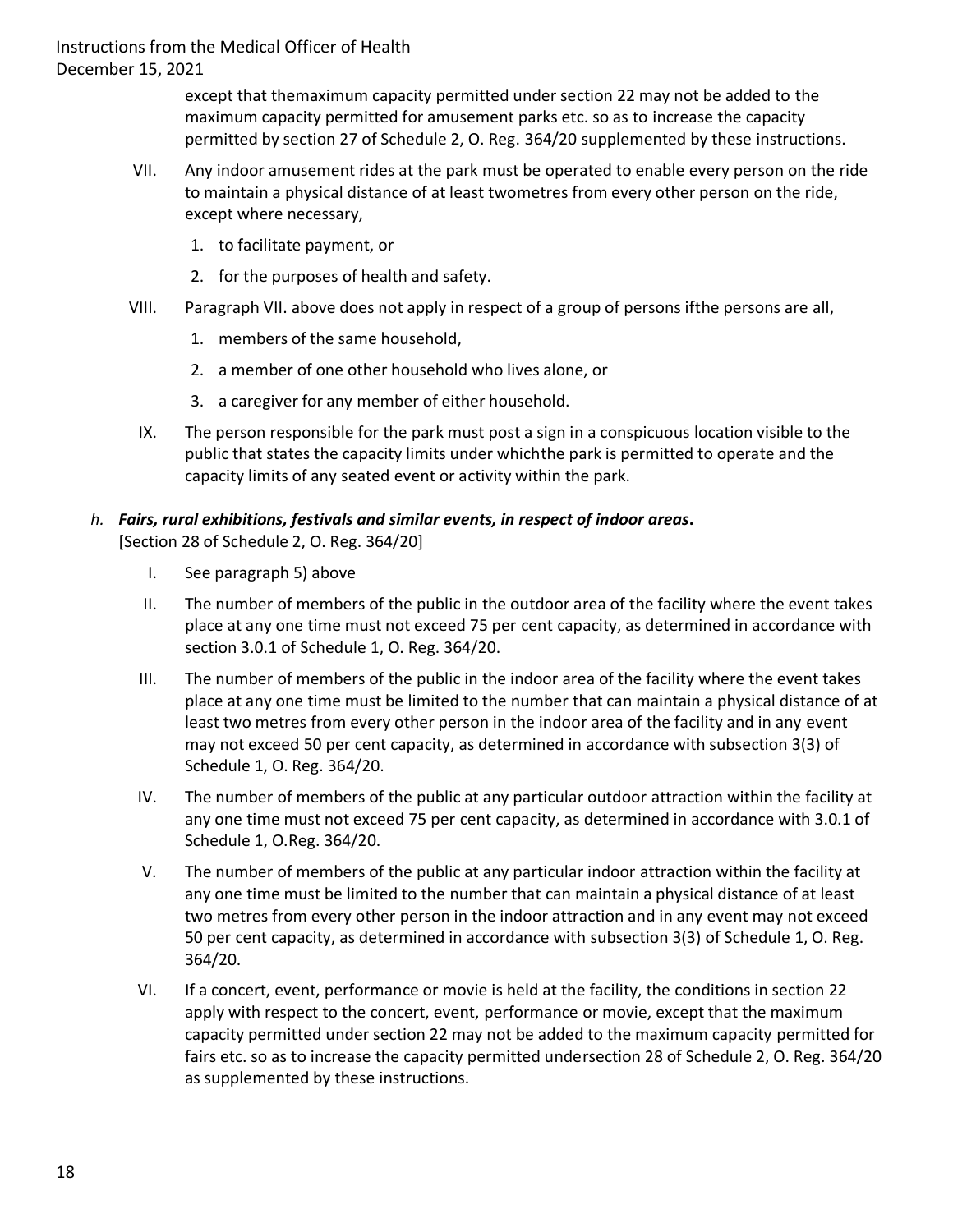- VII. Any indoor amusement rides at the facility must be operated to enable every person on the ride to maintain a physical distance of at least two metres from every other person on the ride, except where necessary,
	- 1. to facilitate payment, or
	- 2. for the purposes of health and safety.
- VIII. Paragraph VII. above does not apply in respect of a group of persons if the persons are all,
	- 1. members of the same household,
	- 2. a member of one other household who lives alone, or
	- 3. a caregiver for any member of either household.
- IX. The person responsible for the event must post a sign in a conspicuous location visible to the public that states the capacity limits under whichthe event is permitted to operate.
- *i. Businesses that provide tour and guide services, including guided hunting trips,tastings and tours for wineries, breweries and distilleries, fishing charters, trailriding tours, walking tours and bicycle tours, in respect of indoor areas.*

[Section 29 of Schedule 2, O. Reg. 364/20]

- I. See paragraph 5) above
- II. The number of members of the public on the tour must not exceed thenumber of persons that would permit every person on the tour, including tour guides, to maintain a physical distance of at least two metres from every other person.

# *i. Businesses that provide boat tours, if the business is otherwise permitted to operate under section 30 of Schedule 2, O. Reg. 364/20***.**

[Section 30 of Schedule 2, O. Reg. 364/20]

- I. See paragraph 5) above
- II. The total number of members of the public permitted on the boat at any one time must be limited to the number that can maintain a physical distance of at least two metres from every other person on the vessel, and in any event must not exceed 50 per cent of the usual maximum number of passengers that may be carried on board, as indicated on the vessel's inspection certificate or Passenger Ship SafetyCertificate issued under the Vessel Certificates Regulations (Canada) or on an equivalent certificate issued by a foreign government.
- III. The person responsible for the business must post a sign in a conspicuous location visible to the public that states the capacity limitsunder which the boat tour is permitted to operate.